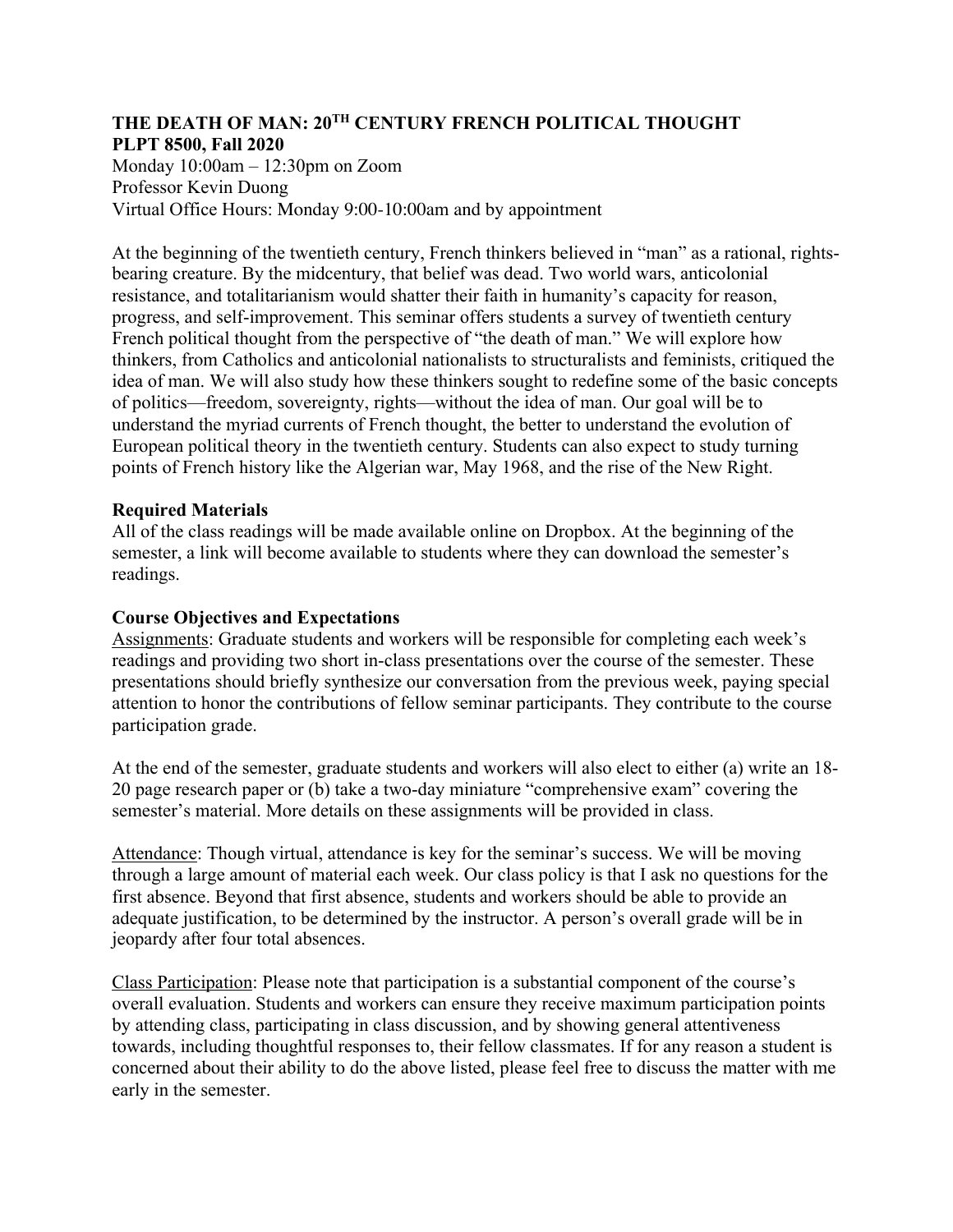| Course Evaluation:            |     |
|-------------------------------|-----|
| Participation:                | 40% |
| Research paper or Final exam: | 60% |

#### **Other Matters:**

Plagiarism: Each student is expected to abide by the code of academic integrity. It is your responsibility to familiarize yourself with college policies regarding plagiarism and other violations of academic integrity, which will be strictly observed in this class. If work is found to be plagiarized, the student will receive an automatic failing grade in the class, and depending on the situation additional sanctions may be imposed by the university.

Reasonable Accommodations for Students with Disabilities**:** If you have a disability that may require assistance or accommodations, or if you have any questions related to any accommodation for testing, note taking, reading, etc., please speak with me as soon as possible. You may also contact the Student Disability Access Center at **SDAC@virginia.edu**.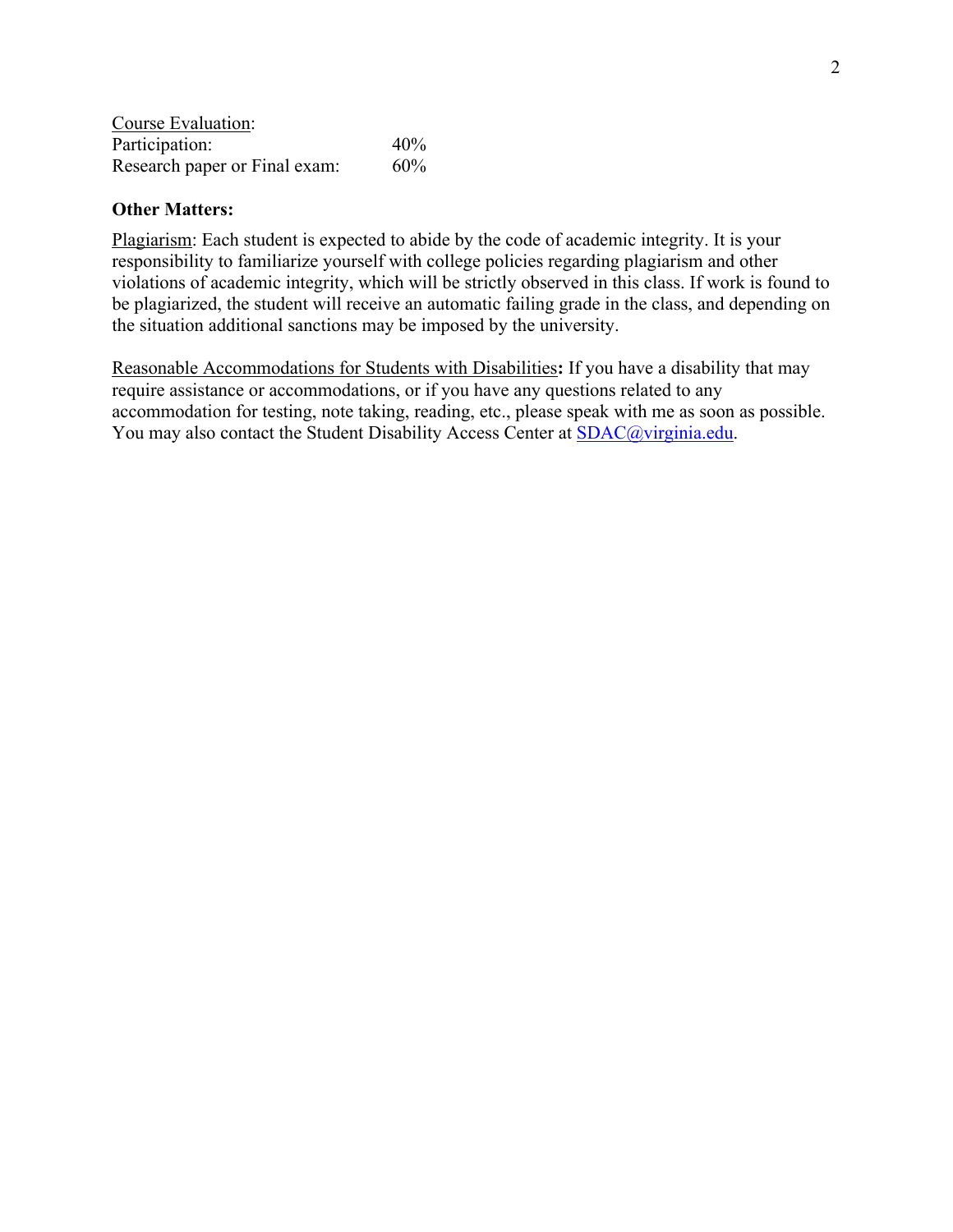#### **Schedule of Readings**

Readings and assignments are to be completed by their corresponding date. 'Optional' readings are additional selections that may improve your mastery of the material, but aren't required. All required readings are available on Dropbox. Please read the assigned texts in the order they are listed.

# **PART I: THE CRISIS OF 'MAN'**

| <b>WEEK 1-2:</b> | Modern 'Man' and its Early Challengers                                                                                                                                                                                                                                                                                                                                                                                                                  |  |  |
|------------------|---------------------------------------------------------------------------------------------------------------------------------------------------------------------------------------------------------------------------------------------------------------------------------------------------------------------------------------------------------------------------------------------------------------------------------------------------------|--|--|
| Aug 31:          | John Locke, An Essay Concerning Human Understanding (43-65)<br>René Descartes, Meditations on First Philosophy (pp. 8-24)<br>"The Declaration of the Rights of Man and Citizen"                                                                                                                                                                                                                                                                         |  |  |
| Sep 7:           | Auguste Comte, "Course on Positivist Philosophy"<br>G. W. F. Hegel, Phenomenology of Spirit (pp. 111-19)<br>Alexandre Kojève, Introduction to the Reading of Hegel (pp. 31-70)<br>Friedrich Nietzsche, The Gay Science (pp. 181-82)<br>Mark Greif, The Age of the Crisis of Man: Thought and Fiction in America, 1933-<br>1973 (pp. ix-25)                                                                                                              |  |  |
| Optional:        | Robert Nisbet, "The French Revolution and the Rise of Sociology in France"<br>Lorraine J. Daston, "Rational Individuals versus Laws of Society: From<br>Probability to Statistics"<br>Robert Pippin, Hegel's Idealism: The Satisfactions of Self-Consciousness<br>William Connolly, Political Theory and Modernity (pp. 1-15, 137-175)<br>Stefanos Geroulanos, An Atheism That is Not Humanist Emerges in French<br><i>Thought</i> (pp. 37-48, 130-172) |  |  |
|                  | PART II: REINVENTING HUMANISM                                                                                                                                                                                                                                                                                                                                                                                                                           |  |  |
| WEEK 3:          | Existentialism is a Humanism                                                                                                                                                                                                                                                                                                                                                                                                                            |  |  |
| Sep 14:          | Jean-Paul Sartre, "Existentialism: A Clarification"<br>Jean-Paul Sartre, <i>Existentialism is a Humanism</i> (pp. 17-54)<br>Simone de Beauvoir, <i>The Second Sex</i> (pp. 283-5, 292-5)<br>Jean-Paul Sartre, Being and Nothingness: An Essay on Phenomenological<br>Ontology (pp. 252-71)<br>Jean-Paul Sartre, "Preface," in Frantz Fanon, The Wretched of the Earth (pp. 7-<br>31)                                                                    |  |  |

Edward Baring, "Humanist Pretensions: Catholics, Communists, and Sartre's Struggle for Existentialism in Postwar France"

Optional: Mark Poster, *Existential Marxism in Postwar France* Paige Arthur, *Unfinished Projects: Decolonization and the Philosophy of Jean-Paul Sartre*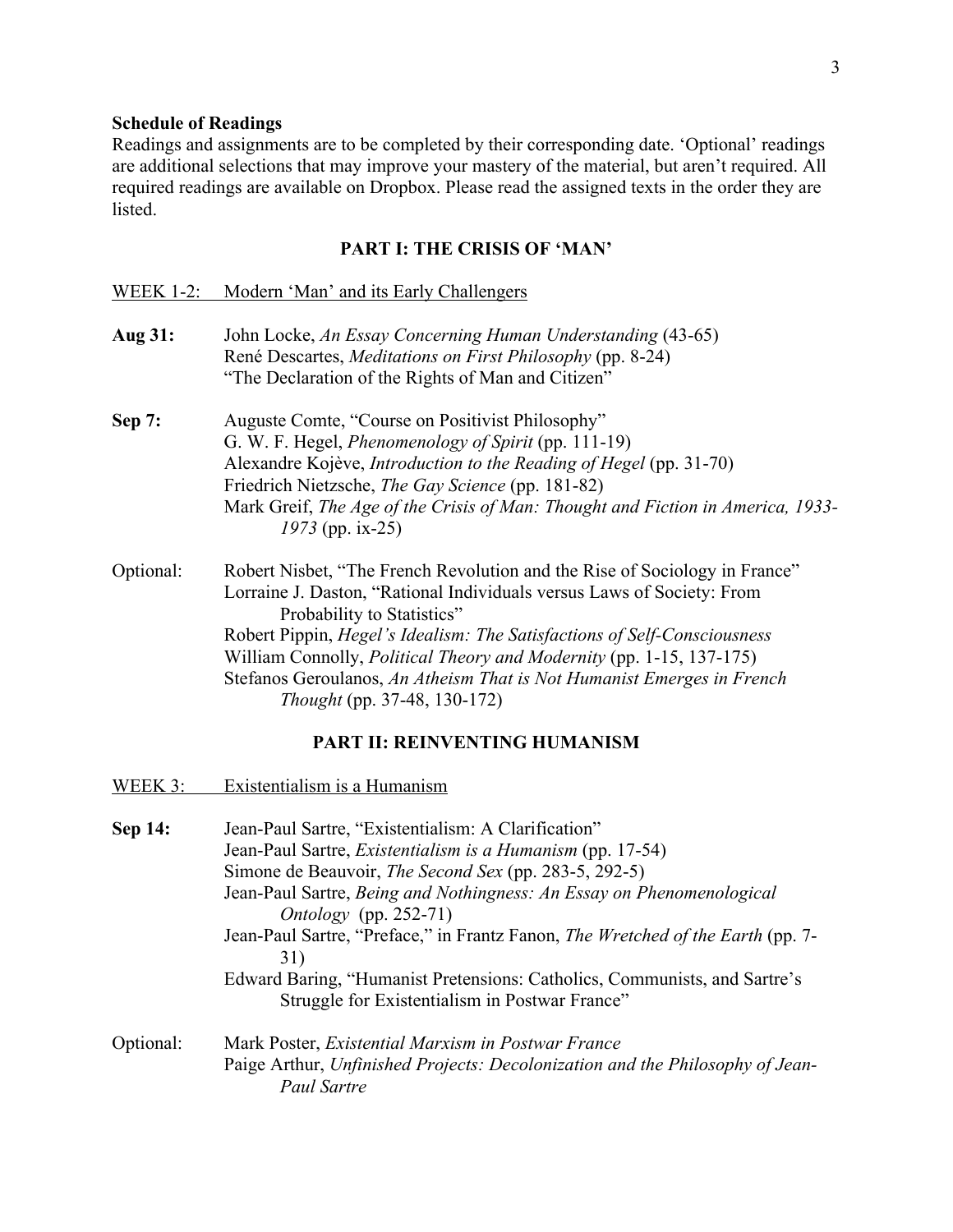|                | Yoav Di-Capua, No Exit: Arab Existentialism, Jean-Paul Sartre, and<br>Decolonization                                                                                                                                                                                                                                                                                                                                                                                                     |  |
|----------------|------------------------------------------------------------------------------------------------------------------------------------------------------------------------------------------------------------------------------------------------------------------------------------------------------------------------------------------------------------------------------------------------------------------------------------------------------------------------------------------|--|
| <b>WEEK 4:</b> | The Catholic Reformulation of Humanism                                                                                                                                                                                                                                                                                                                                                                                                                                                   |  |
| Sep 21:        | Emmanuel Mounier, <i>Personalism</i> (pp. xv-xxviii, 17-32, 97-123)<br>Jacques Maritain, "The Person and the Common Good"<br>Samuel Moyn, Christian Human Rights (pp. 65-100)                                                                                                                                                                                                                                                                                                            |  |
| Optional:      | Sandrine Sanos, The Aesthetics of Hate: Far-Right Intellectuals, Antisemitism,<br>and Gender in 1930s France (pp. 15-42)<br>John Hellman, Emmanuel Mounier and the New Catholic Left, 1930-1950<br>James Chappel, "The Catholic Origins of Totalitarianism Theory in Interwar<br>Europe"<br>Edward Baring, Converts to the Real: Catholicism and the Making of<br>Continental Philosophy<br>Seth D. Armus, "The Eternal Enemy: Emmanuel Mounier's Esprit and French<br>Anti-Americanism" |  |
| <b>WEEK 5:</b> | Négritude's Reformulation of Humanism                                                                                                                                                                                                                                                                                                                                                                                                                                                    |  |
| Sep 28:        | Léopold Sédar Senghor, Prose & Poetry (pp. 96-100, 121-22)<br>Aimé Césaire, "Notebook of a Return to the Native Land"<br>Aimé Césaire, A Discourse on Colonialism (pp. 29-78)<br>Suzanne Césaire, "The Malaise of a Civilization"<br>Frantz Fanon, <i>Black Skin</i> , <i>White Masks</i> (pp. 7-14, 210-22)<br>Frantz Fanon, The Wretched of the Earth (pp. 311-316)<br>Gili Kliger, "Humanism and the Ends of Empire, 1945-1960"<br>Film: Gillo Pontecorvo, The Battle of Algiers      |  |
| Optional:      | Gary Wilder, The French Imperial Nation-State: Négritude & Colonial<br>Humanism Between the Two World Wars<br>Gary Wilder, Freedom Time: Negritude, Decolonization, and the Future of the<br>World<br>Donna Jones, The Racial Discourses of Life Philosophy: Négritude, Vitalism, and<br>Modernity<br>Lilyan Kesteloot, Black Writers in French: A Literary History of Negritude<br>David Macey, Frantz Fanon: A Biography                                                               |  |
|                | PART III: ANTI-HUMANIST TRADITIONS                                                                                                                                                                                                                                                                                                                                                                                                                                                       |  |

WEEK 6-7: Structuralism: Foundations

**Oct 5:** Camille Robcis, "Structuralism and the Return of the Symbolic" Claude Lévi-Strauss, *The Elementary Structures of Kinship* (pp. 3-11, 29-68, 478- 497)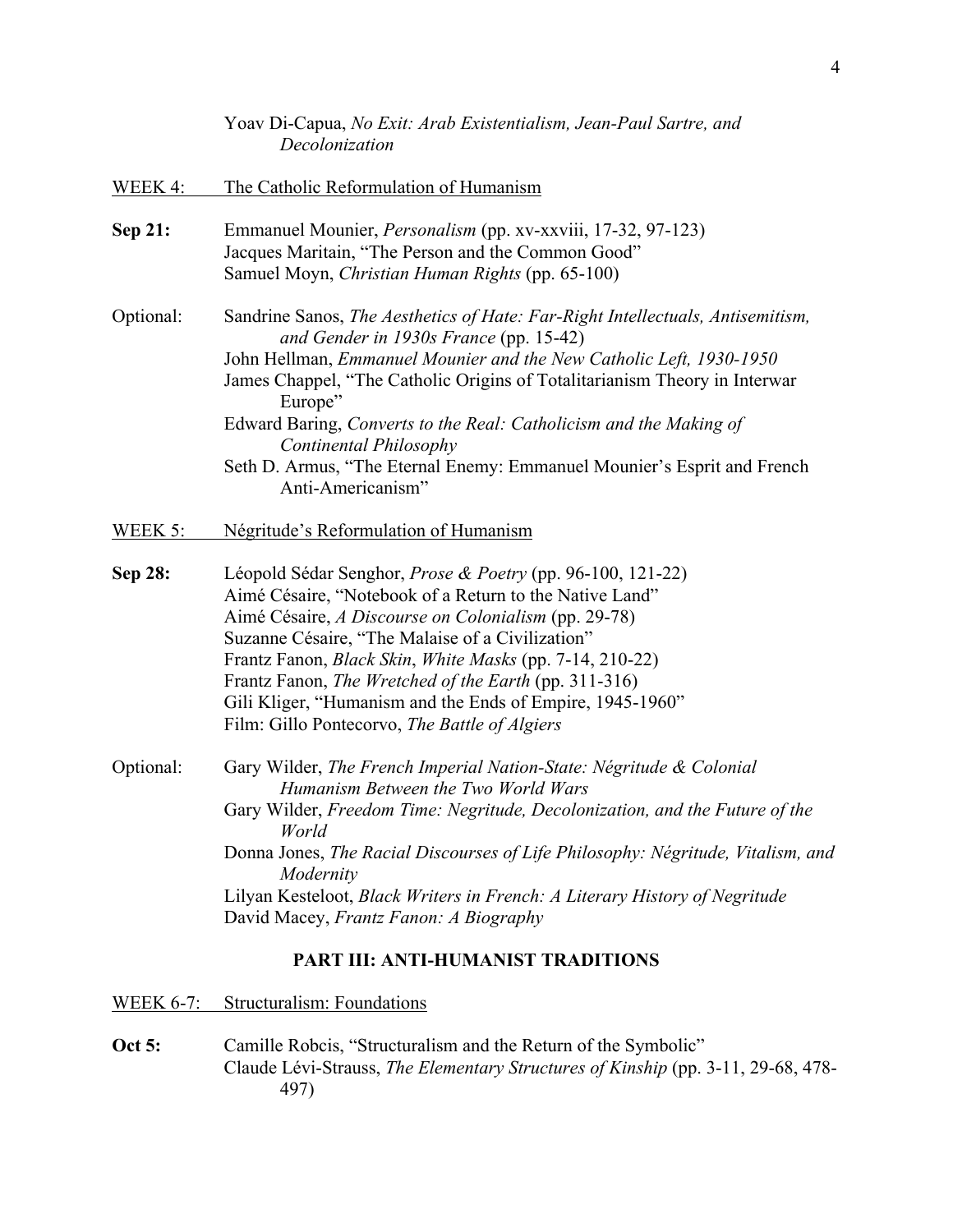|                | Claude Lévi-Strauss, "Race and History" (pp. 5-15, 20-23, 46-49)<br>Claude Lévi-Strauss, Tristes Tropiques (pp. 383-392)<br>Roland Barthes, "The Great Family of Man"                                                                                                                                                                                                              |  |
|----------------|------------------------------------------------------------------------------------------------------------------------------------------------------------------------------------------------------------------------------------------------------------------------------------------------------------------------------------------------------------------------------------|--|
| <b>Oct 12:</b> | Jacques Lacan, "The Mirror Stage"<br>Louis Althusser, "Freud and Lacan"<br>Louis Althusser, For Marx (pp. ix-xiv, 187-208)<br>Louis Althusser, "Ideology and Ideological State Apparatuses"<br>Carolyn J. Dean, "Law and Sacrifice: Bataille, Lacan, and the Critique of the<br>Subject"                                                                                           |  |
| Optional:      | Camille Robcis, "China in Our Heads: Althusser, Maoism, and Structuralism"<br>Mark Greif, The Age of the Crisis of Man (pp. 281-315)<br>Jonathan Culler, Structuralist Poetics (pp. 3-36)<br>Stefanos Geroulanos, Transparency in Postwar France (pp. 282-284, 294-99)<br>Stuart Hall, "Signification, Representation, Ideology: Althusser and the Post-<br>Structuralist Debates" |  |
| WEEK 8:        | Rethinking Sex Without Man                                                                                                                                                                                                                                                                                                                                                         |  |
| <b>Oct 19:</b> | Monique Wittig, The Straight Mind and Other Essays (pp. 1-45)<br>Luce Irigaray, This Sex Which Is Not One (pp. 23-33)<br>Hélène Cixous, "The Laugh of the Medusa"<br>Linda Zerilli, "The Trojan Horse of Universalism: Language as a 'War Machine'<br>in the Writings of Monique Wittig"                                                                                           |  |
| Optional:      | Christine Delphy, "The Invention of French Feminism: An Essential Move"<br>Linda Zerilli, "A Process Without a Subject: Simone de Beauvoir and Julia<br>Kristeva on Maternity"<br>Jacqueline Rose, Sexuality and the Field of Vision<br>Lori Marso, Politics With Beauvoir: Freedom in the Encounter                                                                               |  |
| WEEK 9:        | <b>Rethinking Authority Without Man</b>                                                                                                                                                                                                                                                                                                                                            |  |
| <b>Oct 26:</b> | Roland Barthes, "The Death of the Author" (pp. 142-8)<br>Jean-François Lyotard, The Postmodern Condition (pp. 60, 64-67)<br>Michel Foucault, <i>History of Sexuality</i> , <i>Vol. 1</i> (pp. 17-25, 58-70)<br>Jacques Rancière, The Ignorant Schoolmaster (pp. 1-18)<br>Jason Frank, "Logical Revolts: Jacques Rancière and Political Subjectivization"                           |  |
| Optional:      | William Connolly, "Beyond Good and Evil: The Ethical Sensibility of Michel<br>Foucault"<br>Nancy Luxon, Crisis of Authority: Politics, Trust, and Truth-Telling in Freud and<br>Foucault                                                                                                                                                                                           |  |